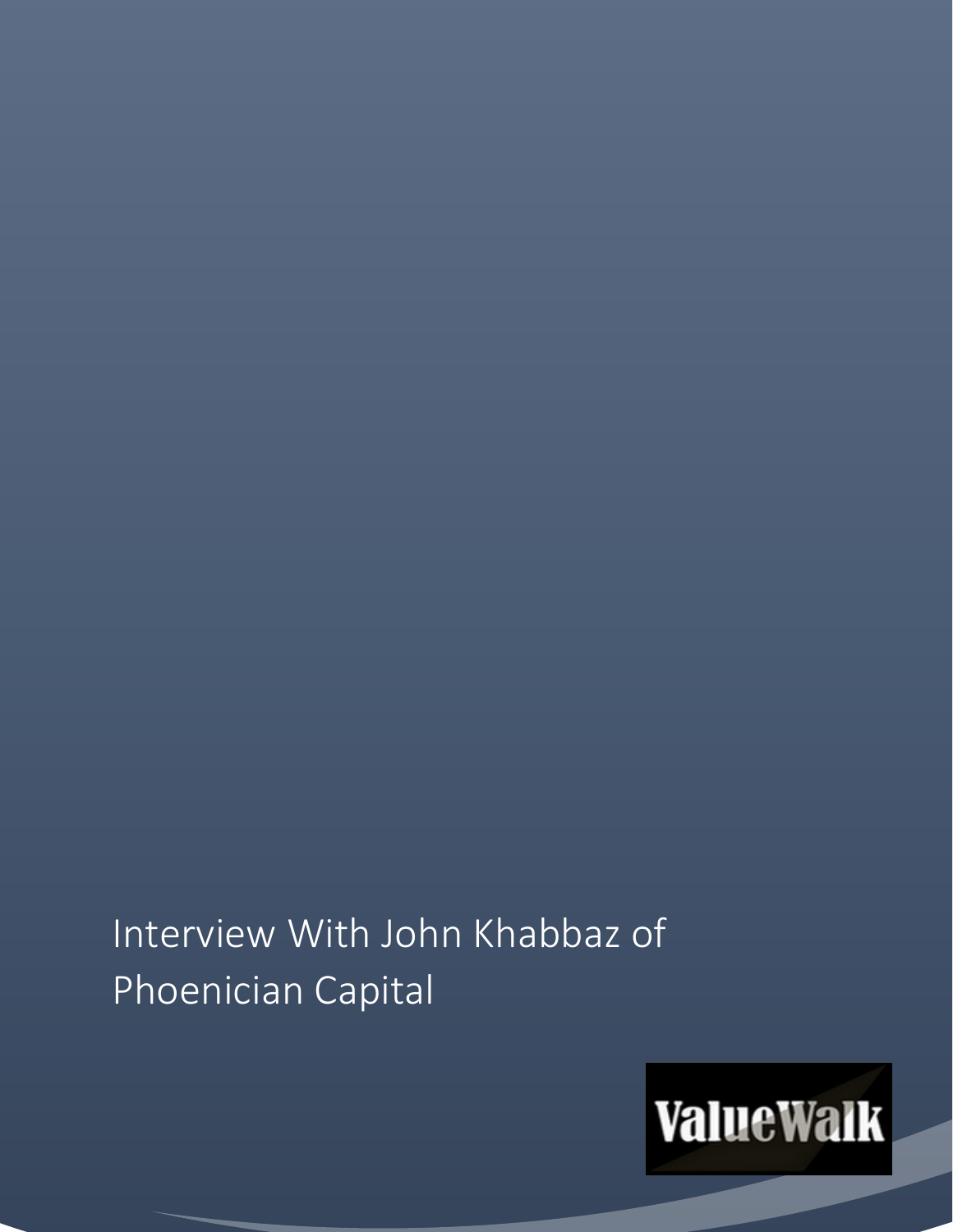## Interview With John Khabbaz of Phoenician Capital

#### **To start off, can you tell us a bit about Phoenician Capital and the team working at the fund?**

Phoenician Capital is a value oriented partnership that invests in small cap companies globally. I started Phoenician in 2007 after getting my MBA from Columbia Business School, incubated the Fund for two years, and opened to outside investors in 2009. Prior to Business School I had founded, operated for ten years and sold a successful business in the textile manufacturing space. By virtue of my past we think like owners, do our own research, use our own processes, and invest our own capital alongside our partners.

As the firm has grown, we have added to our management talent by hiring a COO with seventeen years of experience in hedge funds and have generally been strengthening our infrastructure. On the investment side, I work closely with our quantitative and qualitative analysts throughout the process, from idea generation to making a buy or sell decision. We are honored to have one of my mentors, Stephen Penman (George O. May Professor, Graduate School of Business, Columbia University) as Chairman of our Board of Advisors.

#### **What makes Phoenician stand out from the rest of value funds out there?**

Our partnership is quite unique and I can think of at least five structural advantages.

First, rather than value investors in the traditional sense, we are value buyers of growth companies. Traditional value investors generally look for companies with mature business models, trading at a discount to the overall market or sector in question. Our companies are typically growing, managed by CEO founders, and they possess a competitive advantage that manifests itself in a profitable business model and happy customers.

Our second edge consists of utilizing a private equity approach to the public markets. At the heart of our work lies a discipline focused on cash generation, unit economics, and long term value creation. We are passive investors but will take a hands-on approach when necessary. Being in the field is the best way to influence and improve the performance of a business.

Third, we are generalists. Many hedge funds have slotted themselves into sectors or industries and are so specialized that they sometimes cannot see the forest for the trees. We have created our firm with the freedom to figure out what to work on. Generating our own ideas each day and figuring out where to focus our time has led us to outperform over time.

Fourth, perceiving risk differently from other funds is another important way of creating value. We do not view short term fluctuations in price as risk but as volatility, and we view volatility as an opportunity. All investing involves some level of risk, yet intelligent risks can be taken if one's processes include strategies to mitigate it.

Finally, our interests are totally aligned with our investors since all employees are invested in the Fund and we must pass a 6% hurdle rate on top of a high water mark, before earning any incentive fees.

Among the many benefits that flow from our various competitive advantages are that our correlation to the markets is minimal, we do not use leverage to generate outperformance, and the great majority of our gains are long term and tax efficient for investors.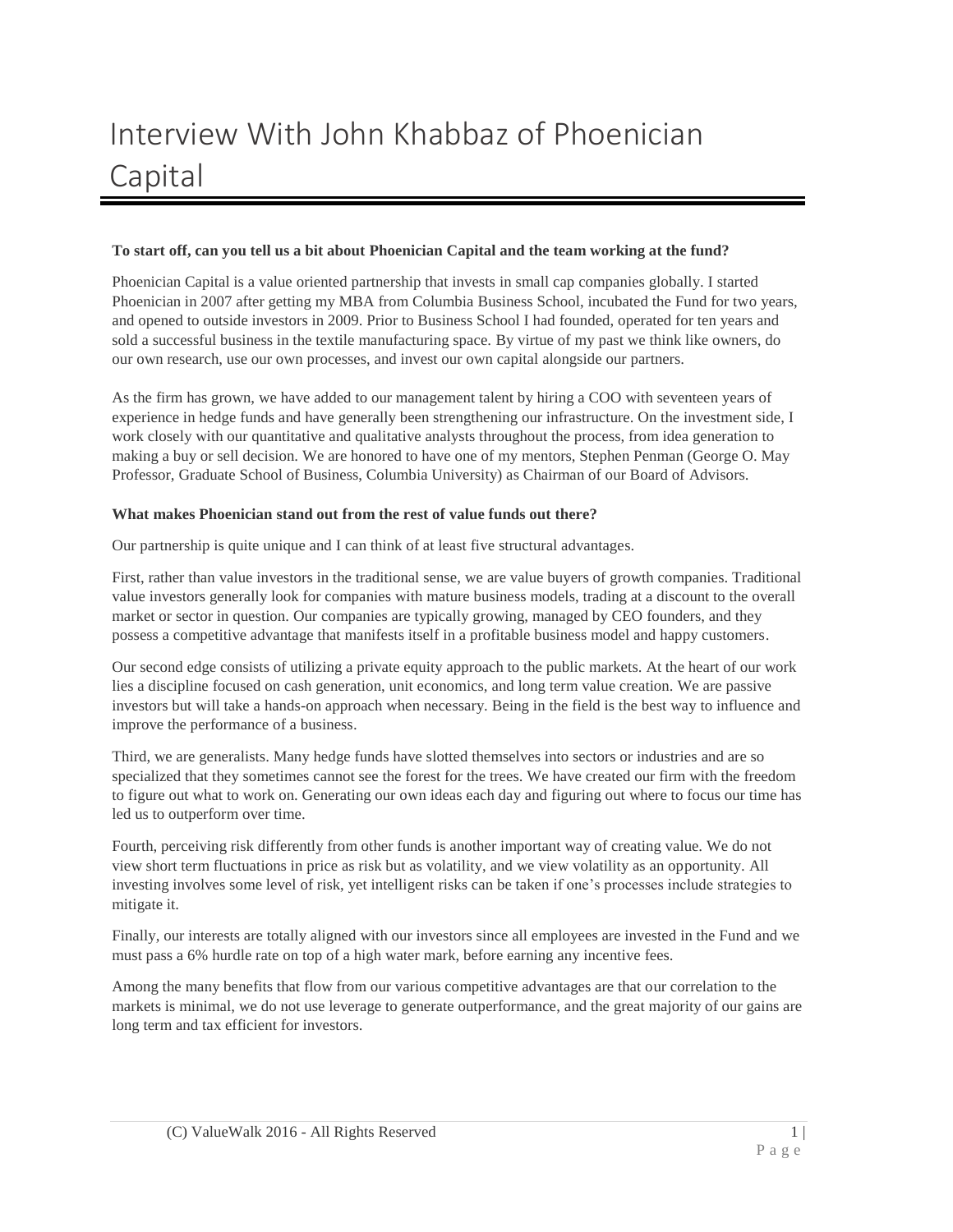#### **How do you go about looking for an investment (both long and short) at Phoenician; what's your investing process?**

Our goal is to build a global portfolio of companies with managements who think and act like owners and understand value creation. The investment process starts with screening and we are particularly focused on screens that can help elucidate undervalued securities.

The screens arose out of a desire to design a pragmatic screening tool for evaluating equity securities with consideration given to the growth estimates of an enterprise. We have developed automated models that allow us to rapidly and effectively screen companies and calculate key metrics that would not otherwise be accessible without substantial effort. Our proprietary models reverse engineer a company's market price into a forecast of "implied expected return", and then calculate "intrinsic value" per share and a price/value ratio using a residual operating income model. The models are useful in determining whether there is directional evidence of a margin of safety within equity securities and they constitute a solid starting point for screening and evaluation, but they are not to be used as an end in itself.

Once a company has been selected on the basis of potential value, we read all of its publicly available documents (S-1, 10-k, 10-q, proxy statements) and over the course of weeks spent analyzing the different aspects of the business from afar – its products or services, the industry it sits in, its geography, competition, and prospects for growth – we go and see people; management, suppliers, customers, bankers and competitors.

#### **How do you approach valuation?**

Most investors would agree that the value of a business is the present value of its future cash flows. To value a business effectively, one needs to have a firm understanding of how a business operates, where it adds value, and how it returns value to investors. A valuation model conveys a false sense of precision since on the one hand it results in a precise mathematical value, but on the other hand it incorporates "suspect" components (long term growth and required return rates) which lead to that precise value.

DCF is the most popular valuation model, however for companies that are continuously investing in their operations to generate future growth, free cash flow (FCF) is not a good gauge of value: FCF is reduced by cash investments, but investments usually add value rather than reduce it. Firms that are growing and highly profitable often report negative cash flows as they are constantly reinvesting lucratively in their businesses. The DCF model fails to recognize this and instead treats such firms as though they are troubled.

Our valuation model is an accrual accounting valuation which anchors on book value and earnings. Investments are positioned on the balance sheet rather than subtracted from earnings and, income accrual flows are recognized in earnings. A firm only adds value if it earns a rate of return on book value greater than the required return. Growth is a key determinant of value but although growth can be accretive, it can also be dilutive. I have developed a process that uses estimates of the required return for operations to determine whether such growth is profitable for the enterprise and, by extension, for the owner of the stock.

Our valuation model is also an enterprise valuation, which means it takes into account the net values of debt, excess cash, and minority interests. Our investors can therefore rest assured that no stone has been left unturned in our valuation model. Opportunity lurks when there is directional evidence of a steep discount of price-to-value – our goal is to invest in companies at 25 to 50 cents on the dollar.

#### **What are the qualities investors should be looking for when trying to identify the best companies?**

The best companies are those that; take care of their customers' needs better than anyone else, have a large and unaddressed market, have managements that demonstrably think and act like owners, and produce significant returns on invested capital. Great businesses tend to surpass expectations over and over again, yet few investors ever hold them for the long term. Value investors sometimes do not understand the exceptional value of what they own and trade down for a lower quality business that looks cheaper. It is difficult to acquire the discipline of active patience.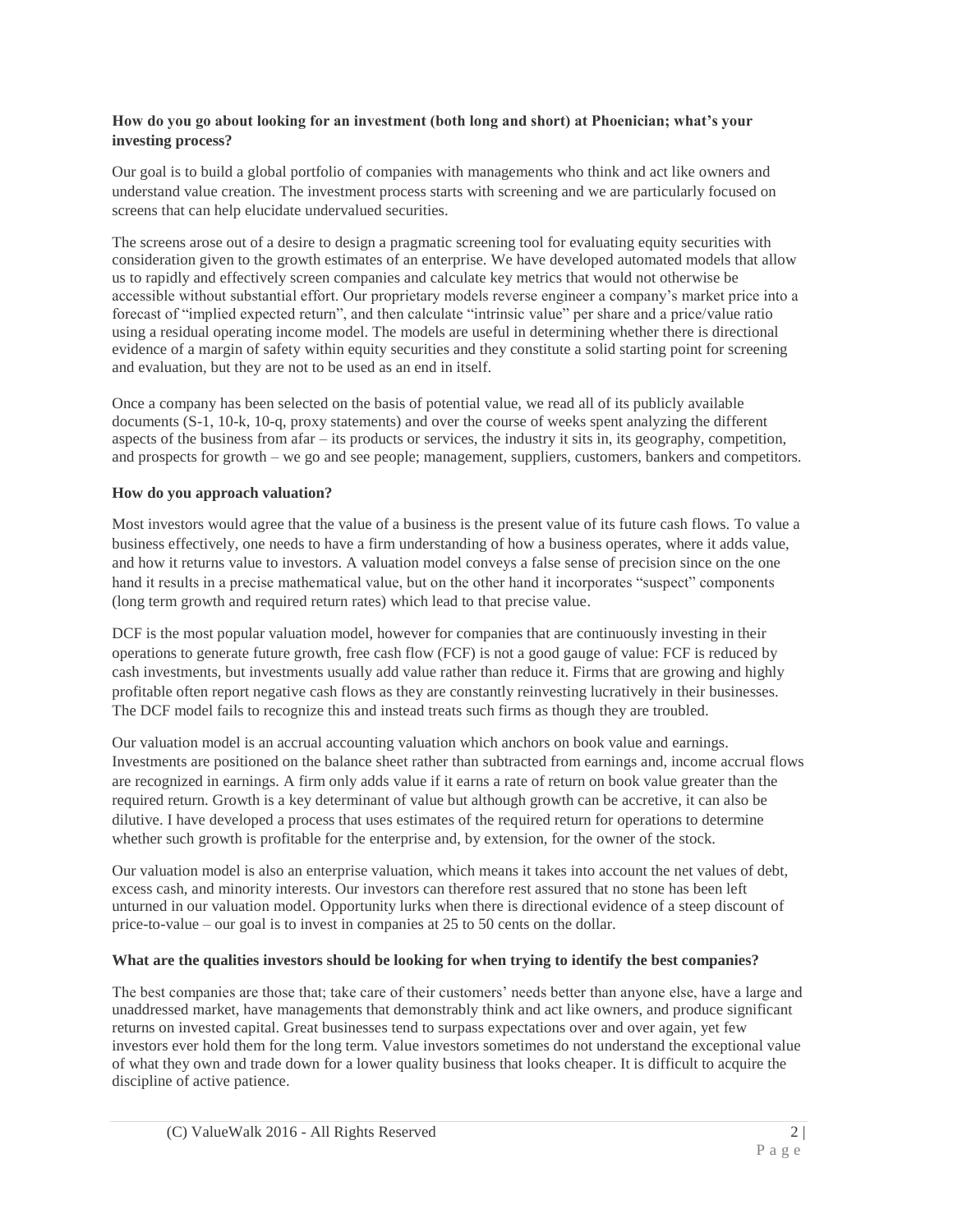#### **How much concentration are you prepared to take in a portfolio, how would you weight your best idea?**

Historically, our portfolio has consisted of approximately twenty-five companies. Our top five positions have averaged 8% each of the total portfolio, the next five have averaged 4% each and we've held approximately 15% in cash. We don't borrow and are fairly liquid – more than 75% of our portfolio could be liquidated within one week and 100% could be liquidated within four weeks.

After an idea has passed the initial screening and research phase, we run it through a proprietary process which we refer to internally as the "sixteen points". All ideas go through the same rigorous process and the one that ranks the highest makes it to the "best idea" stage. The concentration limit for our top position is 10% at cost and 15% at market.

#### **Would you mind sharing some of your current holdings or perhaps your highest conviction idea?**

We've recently added Trupanion to our portfolio. The company, based in Seattle, provides medical insurance plans for cats and dogs in the U.S. and Canada via a direct-to consumer monthly subscription service. Darryl Rollins, CEO and Founder, has built the business over the last fifteen years. Darryl and his team have achieved 25% growth per annum since launching in the U.S. in 2008, and took Trupanion public in 2014.

The pet insurance industry in the U.S. is still small with a penetration rate of 1% versus penetration rates in other developed countries which range from 5% to 40%. The U.K. for example, with 16 million pets, has a penetration rate of almost 25%. With 177 million pets in the U.S. and Canada, Trupanion is poised to dominate the market. They have recently been capturing 40% of all new pet enrollments in the U.S. which signifies a greater momentum shift in the growth of the U.S. pet insurance market. Every 1% increase in the penetration rate adds \$1 Billion to the size of the addressable market.

#### **Can you reveal one stock that's attracting your interest right now or maybe a stock that's on your watch list?**

A company that we have owned in the past has recently come back on our radar. With the passing of time, it has gotten more valuable while its price has gotten cheaper which is a perfect combination. Radnet, the largest national owner and operator of outpatient diagnostic imaging centers, delivers high quality and cost effective imaging to consumers. Founded as a one center California operation in 1980, the company today has revenues of over \$800 million from 310 locations across seven states.

Radnet is the largest consolidator in the highly fragmented imaging industry. Growth has been achieved through acquisitions (low multiples of EBITDA purchases) and demand is fueled by the culture of preventative medicine.

By leveraging economies of scale inaccessible to "mom-and-pop" imaging offices, Radnet offers long term stability to operators who want to join a larger and stronger infrastructure. The focus on scale has also paved the way for innovation. For example, Radnet is the only imaging center to provide exclusive managed care capitation arrangements with medical groups and insurance companies. What is interesting to us is that Radnet has achieved unparalleled scale in the imaging industry but the company's growth potential is still tremendous.

#### **Do you invest outside the US? In which other markets around the world are you finding value?**

Yes. We are currently invested in several European companies and we continually look for companies globally that fit our investment criteria.

#### **And lastly, what advice would you give to value investors who are just starting out (or even experienced value investors) to help them navigate today's market?**

Find your niche, find your own style, craft a robust investment process, and stick with it.

On a more personal level, I would add that to run a business that rewards not only the founder but also investors, the people who believed in what was being created, can be of enormous personal satisfaction.